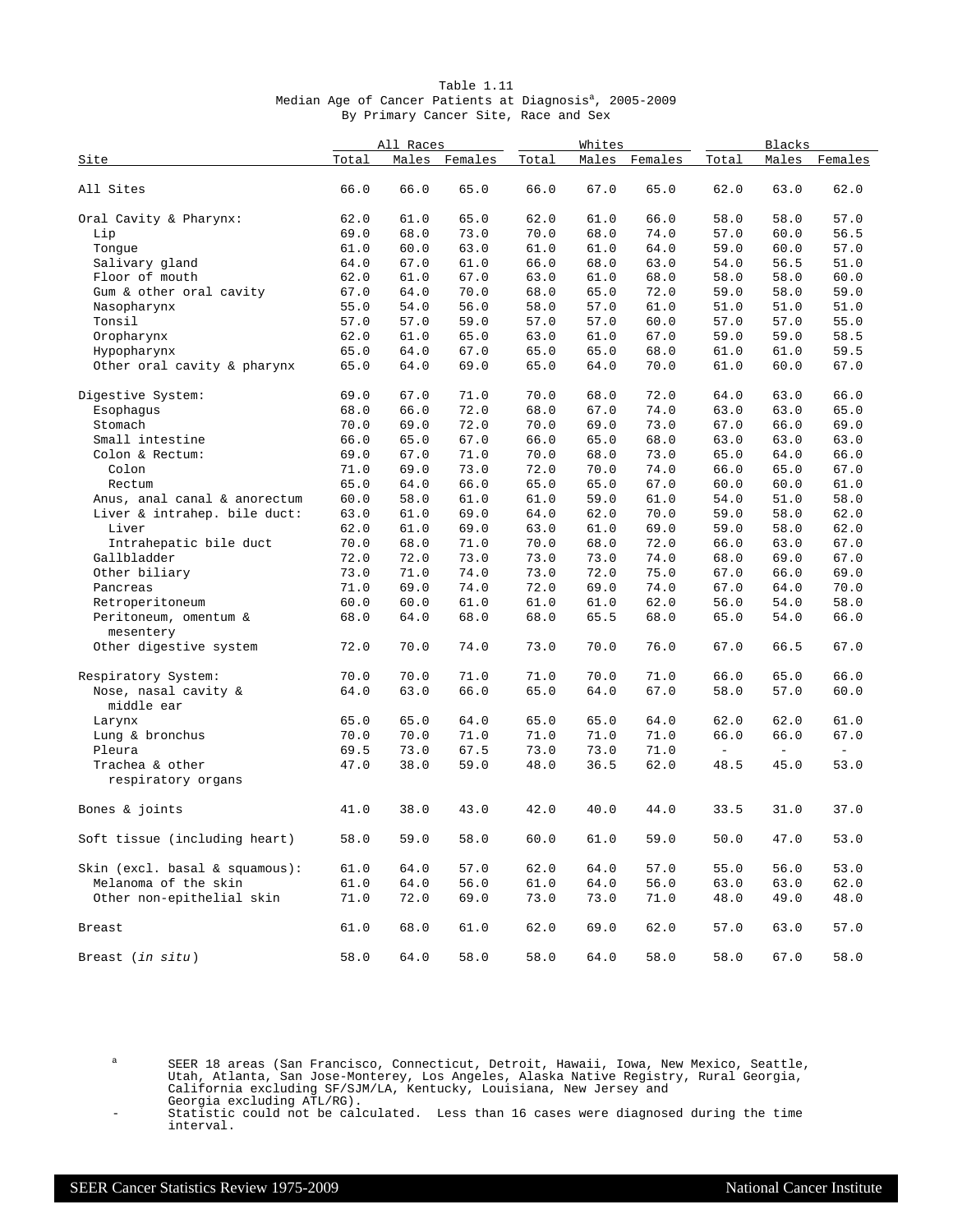| Table $1.11$ - continued                                            |  |  |                                      |  |  |  |  |  |  |  |  |  |
|---------------------------------------------------------------------|--|--|--------------------------------------|--|--|--|--|--|--|--|--|--|
| Median Age of Cancer Patients at Diagnosis <sup>a</sup> , 2005-2009 |  |  |                                      |  |  |  |  |  |  |  |  |  |
|                                                                     |  |  | By Primary Cancer Site, Race and Sex |  |  |  |  |  |  |  |  |  |

|                                          |       | All Races                |                          |       | Whites                   |                          | Blacks   |                          |                          |  |
|------------------------------------------|-------|--------------------------|--------------------------|-------|--------------------------|--------------------------|----------|--------------------------|--------------------------|--|
| Site                                     | Total | Males                    | Females                  | Total | Males                    | Females                  | Total    | Males                    | Females                  |  |
| Female Genital System:                   | 61.0  | $\overline{\phantom{a}}$ | 61.0                     | 61.0  | $\bar{ }$                | 61.0                     | 60.0     | $\overline{\phantom{a}}$ | 60.0                     |  |
| Cervix uteri                             | 48.0  | $\overline{\phantom{0}}$ | 48.0                     | 48.0  | $\overline{\phantom{0}}$ | 48.0                     | 51.0     |                          | 51.0                     |  |
| Corpus uteri                             | 61.0  | $\overline{\phantom{a}}$ | 61.0                     | 62.0  | $\equiv$                 | 62.0                     | 63.0     | $\equiv$                 | 63.0                     |  |
| Uterus, NOS                              | 67.0  | $\overline{\phantom{0}}$ | 67.0                     | 69.0  | $\qquad \qquad -$        | 69.0                     | 64.0     | $\overline{\phantom{a}}$ | 64.0                     |  |
| Ovary <sup>b</sup>                       | 63.0  | $\overline{\phantom{a}}$ | 63.0                     | 63.0  | $\qquad \qquad -$        | 63.0                     | 61.0     |                          | 61.0                     |  |
| Vagina                                   | 68.0  | $\equiv$                 | 68.0                     | 69.0  | $\overline{\phantom{0}}$ | 69.0                     | 61.0     | $\overline{\phantom{a}}$ | 61.0                     |  |
| Vulva                                    | 68.0  | $\overline{\phantom{a}}$ | 68.0                     | 70.0  | $\qquad \qquad -$        | 70.0                     | 56.0     | $\overline{\phantom{0}}$ | 56.0                     |  |
| Other female genital system              | 63.0  | $\overline{\phantom{a}}$ | 63.0                     | 64.0  | $\overline{\phantom{a}}$ | 64.0                     | 59.0     | $\overline{\phantom{a}}$ | 59.0                     |  |
| Male Genital System:                     | 66.0  | 66.0                     |                          | 66.0  | 66.0                     |                          | 64.0     | 64.0                     |                          |  |
| Prostate                                 | 67.0  | 67.0                     | $\overline{\phantom{a}}$ | 67.0  | 67.0                     | $\overline{\phantom{a}}$ | 64.0     | 64.0                     | $\overline{\phantom{a}}$ |  |
| Testis                                   | 33.0  | 33.0                     | $\overline{\phantom{a}}$ | 33.0  | 33.0                     | $\overline{\phantom{a}}$ | 35.0     | 35.0                     | $\equiv$                 |  |
| Penis                                    | 68.0  | 68.0                     | $\overline{\phantom{a}}$ | 68.0  | 68.0                     | $\overline{\phantom{a}}$ | 65.0     | 65.0                     | $\overline{\phantom{a}}$ |  |
| Other male genital system                | 66.0  | 66.0                     | $\overline{\phantom{a}}$ | 67.0  | 67.0                     | $\overline{\phantom{m}}$ | 55.0     | 55.0                     | $\overline{\phantom{a}}$ |  |
| Urinary System:                          | 69.0  | 69.0                     | 70.0                     | 70.0  | 70.0                     | 70.0                     | 65.0     | 64.0                     | 67.0                     |  |
| Urinary bladder                          | 73.0  | 72.0                     | 74.0                     | 73.0  | 73.0                     | 74.0                     | 70.0     | 68.0                     | 73.0                     |  |
| Kidney & renal pelvis                    | 64.0  | 63.0                     | 65.0                     | 65.0  | 64.0                     | 66.0                     | 61.0     | 60.0                     | 63.0                     |  |
| Ureter                                   | 75.0  | 74.0                     | 76.0                     | 75.0  | 74.0                     | 77.0                     | 69.0     | 69.0                     | 68.0                     |  |
| Other urinary system                     | 74.0  | 74.0                     | 72.0                     | 75.0  | 75.0                     | 74.0                     | 68.0     | 69.0                     | 65.5                     |  |
| Eye & Orbit                              | 61.0  | 61.0                     | 61.0                     | 62.0  | 62.0                     | 61.5                     | 3.0      | 2.5                      | 3.0                      |  |
| Brain & Nervous System:                  | 57.0  | 56.0                     | 58.0                     | 58.0  | 57.0                     | 59.0                     | 50.0     | 51.0                     | 50.0                     |  |
| Brain                                    | 57.0  | 57.0                     | 58.0                     | 58.0  | 57.0                     | 59.0                     | 51.0     | 51.0                     | 50.0                     |  |
| Cranial nerves & other<br>nervous system | 47.0  | 45.0                     | 49.0                     | 47.0  | 45.0                     | 50.0                     | 47.0     | 42.0                     | 48.5                     |  |
| Endocrine System:                        | 50.0  | 54.0                     | 48.0                     | 50.0  | 54.0                     | 48.0                     | 51.0     | 53.0                     | 50.0                     |  |
| Thyroid                                  | 50.0  | 54.0                     | 48.0                     | 50.0  | 54.0                     | 48.0                     | 51.0     | 55.0                     | 50.0                     |  |
| Other endocrine & thymus                 | 52.0  | 51.0                     | 54.0                     | 53.0  | 52.0                     | 55.0                     | 51.0     | 50.0                     | 52.0                     |  |
| Lymphoma:                                | 64.0  | 63.0                     | 66.0                     | 65.0  | 64.0                     | 67.0                     | 54.0     | 52.0                     | 56.0                     |  |
| Hodgkin lymphoma                         | 38.0  | 40.0                     | 36.0                     | 39.0  | 41.0                     | 37.0                     | 35.0     | 38.0                     | 34.0                     |  |
| Non-Hodgkin lymphoma                     | 66.0  | 65.0                     | 68.0                     | 67.0  | 66.0                     | 70.0                     | 57.0     | 55.0                     | 60.0                     |  |
| Myeloma                                  | 69.0  | 68.0                     | 70.0                     | 70.0  | 69.0                     | 71.0                     | 66.0     | 65.0                     | 67.0                     |  |
| Leukemia:                                | 66.0  | 65.0                     | 67.0                     | 67.0  | 66.0                     | 68.0                     | 60.0     | 59.0                     | 62.0                     |  |
| Lymphocytic:                             | 65.0  | 64.0                     | 67.0                     | 66.0  | 65.0                     | 68.0                     | 62.0     | 60.0                     | 66.0                     |  |
| Acute lymphocytic                        | 14.0  | 14.0                     | 13.0                     | 14.0  | 14.0                     | 13.0                     | 13.0     | 12.0                     | 14.0                     |  |
| Chronic lymphocytic                      | 72.0  | 70.0                     | 74.0                     | 72.0  | 71.0                     | 74.0                     | 69.0     | 68.0                     | 72.0                     |  |
| Other lymphocytic                        | 62.0  | 61.0                     | 68.0                     | 62.0  | 61.0                     | 69.0                     | 67.0     | 65.0                     | 75.0                     |  |
| Myeloid & Monocytic:                     | 66.0  | 66.0                     | 66.0                     | 67.0  | 67.0                     | 67.0                     | 57.0     | 57.0                     | 58.0                     |  |
| Acute myeloid                            | 66.0  | 67.0                     | 66.0                     | 68.0  | 68.0                     | 68.0                     | 59.0     | 58.0                     | 59.0                     |  |
| Chronic myeloid                          | 64.0  | 63.0                     | 65.0                     | 66.0  | 65.0                     | 67.0                     | $56.0\,$ | 55.5                     | 56.0                     |  |
| Acute monocytic                          | 62.0  | 63.0                     | 60.5                     | 63.0  | 64.0                     | 62.0                     | 50.0     | 56.0                     | 50.0                     |  |
| Other myeloid & monocytic                | 69.0  | 69.0                     | 69.0                     | 70.0  | 70.0                     | 70.0                     | 64.0     | 65.0                     | 61.0                     |  |
| Other leukemia:                          | 75.0  | 73.0                     | 77.0                     | 77.0  | 74.0                     | 79.0                     | 66.0     | 61.5                     | 70.0                     |  |
| Other acute leukemia                     | 75.0  | 71.0                     | 78.0                     | 76.0  | 73.0                     | 79.5                     | 65.0     | 58.5                     | 70.0                     |  |
| Aleukemic, subleukemic & NOS             | 75.0  | 73.0                     | 77.0                     | 77.0  | 75.0                     | 79.0                     | 67.0     | 62.0                     | 70.0                     |  |
| Kaposi Sarcoma                           | 44.0  | 43.0                     | 75.0                     | 46.0  | 45.0                     | 80.0                     | 39.5     | 39.0                     | 44.0                     |  |
| Mesothelioma                             | 74.0  | 74.0                     | 71.0                     | 74.0  | 74.0                     | 72.0                     | 70.0     | 71.0                     | 64.0                     |  |
| Ill-defined & unspecified                | 73.0  | 70.0                     | 76.0                     | 74.0  | 71.0                     | 77.0                     | 67.0     | 64.0                     | 69.0                     |  |

a SEER 18 areas (San Francisco, Connecticut, Detroit, Hawaii, Iowa, New Mexico, Seattle, Utah, Atlanta, San Jose-Monterey, Los Angeles, Alaska Native Registry, Rural Georgia, California excluding SF/SJM/LA, Kentucky, Louisiana, New Jersey and

Georgia excluding ATL/RG). <sup>b</sup> Ovary excludes borderline cases or histologies 8442, 8451, 8462, 8472, and 8473.

- Statistic could not be calculated. Less than 16 cases were diagnosed during the time interval.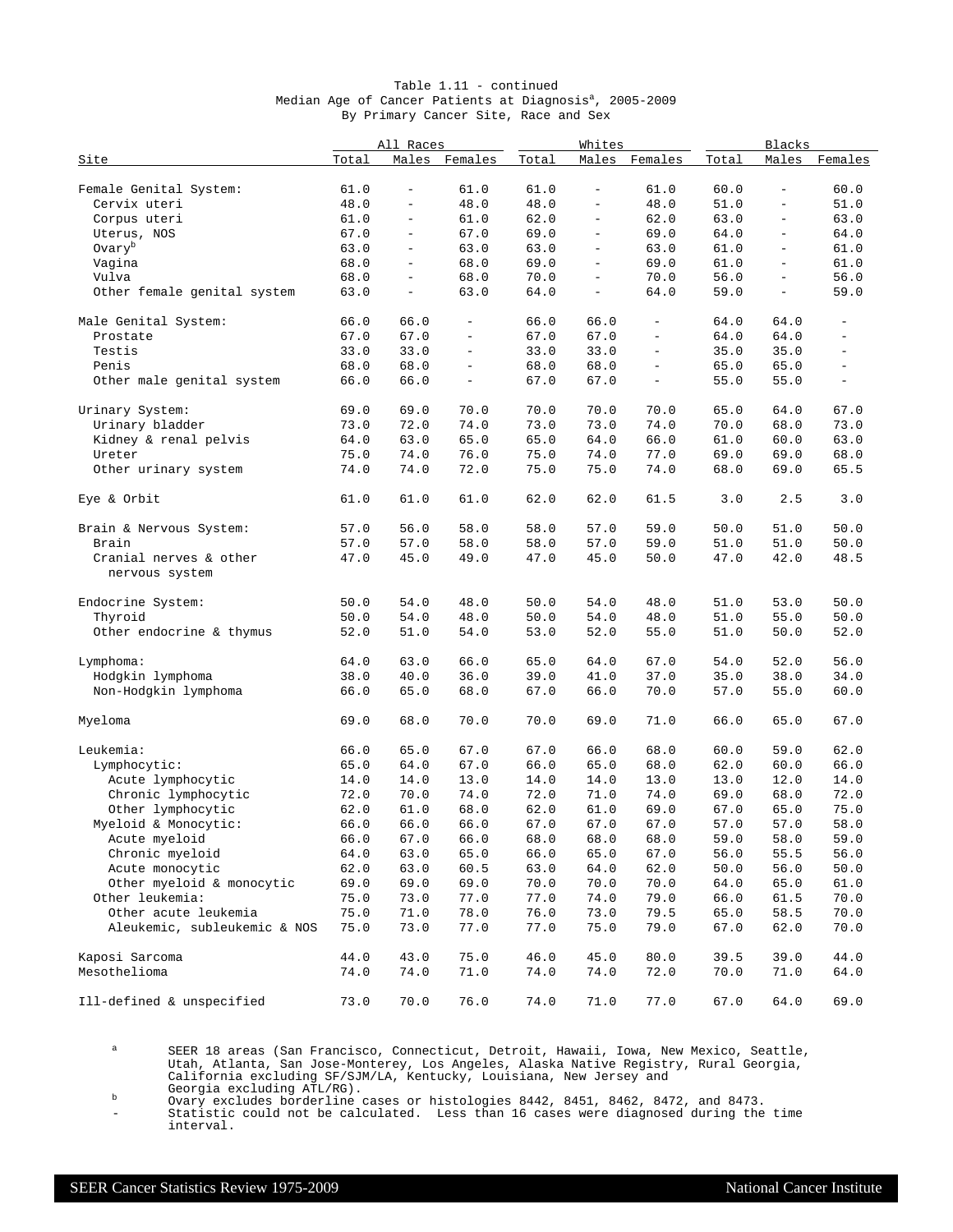|                                       |       | All Races |         | Whites |              | Blacks        |          |                          |                          |
|---------------------------------------|-------|-----------|---------|--------|--------------|---------------|----------|--------------------------|--------------------------|
| Site                                  | Total | Males     | Females | Total  |              | Males Females | Total    | Males                    | Females                  |
| All Sites                             | 72.0  | 72.0      | 73.0    | 73.0   | 73.0         | 74.0          | 68.0     | 67.0                     | 68.0                     |
|                                       |       |           |         |        |              |               |          |                          |                          |
| Oral Cavity & Pharynx:                | 67.0  | 65.0      | 73.0    | 69.0   | 66.0         | 75.0          | 61.0     | 61.0                     | 63.0                     |
| Lip                                   | 79.0  | 75.0      | 85.0    | 79.0   | 76.0         | 85.0          | $\equiv$ | $\overline{\phantom{a}}$ | $\overline{\phantom{a}}$ |
| Tonque                                | 66.0  | 64.0      | 72.0    | 67.0   | 65.0         | 73.0          | 61.0     | 61.0                     | 60.0                     |
| Salivary gland                        | 74.0  | 73.0      | 76.0    | 75.0   | 74.0         | 77.0          | 64.0     | 62.0                     | 65.5                     |
| Floor of mouth                        | 66.0  | 63.0      | 71.0    | 67.0   | 64.0         | 71.0          | 59.0     | 57.0                     | $\equiv$                 |
| Gum & other oral cavity               | 73.0  | 68.0      | 80.0    | 75.0   | 69.0         | 81.0          | 64.0     | 62.0                     | 68.0                     |
| Nasopharynx                           | 62.0  | 60.0      | 67.0    | 65.0   | 63.0         | 71.0          | 57.0     | 56.0                     | 60.0                     |
| Tonsil                                | 62.0  | 61.0      | 66.0    | 62.0   | 61.0         | 67.0          | 60.0     | 60.0                     | 61.0                     |
| Oropharynx                            | 66.0  | 64.0      | 74.0    | 67.0   | 65.0         | 75.0          | 62.0     | 62.0                     | 60.0                     |
| Hypopharynx                           | 66.0  | 65.0      | 70.0    | 67.0   | 66.0         | 70.0          | 61.0     | 60.0                     | 66.0                     |
| Other oral cavity & pharynx           | 67.0  | 66.0      | 71.0    | 68.0   | 67.0         | 71.0          | 63.0     | 62.0                     | 66.0                     |
| Digestive System:                     | 73.0  | 70.0      | 76.0    | 73.0   | 71.0         | 77.0          | 68.0     | 65.0                     | 71.0                     |
| Esophagus                             | 69.0  | 68.0      | 74.0    | 70.0   | 68.0         | 75.0          | 64.0     | 64.0                     | 67.0                     |
| Stomach                               | 73.0  | 71.0      | 76.0    | 74.0   | 72.0         | 77.0          | 70.0     | 68.0                     | 73.0                     |
| Small intestine                       | 72.0  | 70.0      | 74.0    | 73.0   | 71.0         | 76.0          | 66.0     | 64.0                     | 67.0                     |
| Colon & Rectum                        | 74.0  | 72.0      | 77.0    | 75.0   | 73.0         | 78.0          | 69.0     | 67.0                     | 71.0                     |
| Anus, anal canal & anorectum          | 64.0  | 62.0      | 66.0    | 65.0   | 64.0         | 66.0          | 57.0     | 52.0                     | 60.5                     |
| Liver & intrahep. bile duct:          | 68.0  | 65.0      | 74.0    | 70.0   | 67.0         | 75.0          | 61.0     | 59.0                     | 68.0                     |
| Liver                                 | 67.0  | 64.0      | 74.0    | 69.0   | 65.0         | 76.0          | 60.0     | 59.0                     | 68.0                     |
| Intrahepatic bile duct                | 72.0  | 70.0      | 73.0    | 72.0   | 71.0         | 74.0          | 68.0     | 66.0                     | 69.0                     |
| Gallbladder                           | 74.0  | 73.0      | 74.0    | 75.0   | 74.0         | 75.0          | 70.0     | 71.0                     | 69.0                     |
| Other biliary                         | 76.0  | 75.0      | 78.0    | 77.0   | 75.0         | 79.0          | 72.0     | 69.5                     | 75.0                     |
| Pancreas                              | 73.0  | 70.0      | 75.0    | 73.0   | 71.0         | 76.0          | 69.0     | 66.0                     | 72.0                     |
|                                       |       |           | 73.0    | 71.0   |              |               | 62.0     |                          | 64.0                     |
| Retroperitoneum                       | 70.0  | 68.0      |         | 72.0   | 68.0<br>68.5 | 73.0          |          | 58.5                     |                          |
| Peritoneum, omentum &<br>mesentery    | 72.0  | 68.0      | 73.0    |        |              | 73.0          | 68.0     | 66.0                     | 69.0                     |
| Other digestive system                | 76.0  | 73.0      | 79.0    | 77.0   | 74.0         | 80.0          | 68.0     | 65.0                     | 73.0                     |
| Respiratory System:                   | 72.0  | 71.0      | 72.0    | 72.0   | 72.0         | 73.0          | 67.0     | 67.0                     | 68.0                     |
| Nose, nasal cavity &                  | 69.0  | 66.0      | 75.0    | 70.0   | 67.0         | 75.0          | 62.0     | 61.0                     | 65.5                     |
| middle ear                            |       |           |         |        |              |               |          |                          |                          |
| Larynx                                | 68.0  | 68.0      | 70.0    | 69.0   | 69.0         | 71.0          | 65.0     | 64.0                     | 65.0                     |
| Lung & bronchus                       | 72.0  | 71.0      | 72.0    | 72.0   | 72.0         | 73.0          | 68.0     | 67.0                     | 69.0                     |
| Pleura                                | 75.0  | 75.0      | 75.0    | 75.0   | 75.0         | 75.0          | 69.0     | 68.5                     | 71.0                     |
| Trachea & other<br>respiratory organs | 70.0  | 67.0      | 74.0    | 71.0   | 67.0         | 75.0          | 64.0     | 64.0                     | 65.0                     |
| Bones & joints                        | 58.0  | 56.0      | 63.0    | 60.0   | 57.0         | 65.0          | 51.0     | 49.0                     | 53.0                     |
| Soft tissue (including heart)         | 65.0  | 65.0      | 65.0    | 66.0   | 66.0         | 67.0          | 56.0     | 54.0                     | 58.0                     |
| Skin (excl. basal & squamous):        | 70.0  | 70.0      | 72.0    | 71.0   | 70.0         | 72.0          | 63.0     | 61.0                     | 70.0                     |
| Melanoma of the skin                  | 68.0  | 68.0      | 69.0    | 69.0   | 68.0         | 69.0          | 68.0     | 64.0                     | 72.0                     |
| Other non-epithelial skin             | 77.0  | 75.0      | 81.0    | 78.0   | 76.0         | 82.0          | 61.0     | 59.0                     | 69.5                     |
| Breast                                | 68.0  | 71.0      | 68.0    | 70.0   | 72.0         | 70.0          | 61.0     | 65.0                     | 61.0                     |

| Table 1.13                                                      |  |  |  |  |  |                                      |  |  |  |  |  |  |
|-----------------------------------------------------------------|--|--|--|--|--|--------------------------------------|--|--|--|--|--|--|
| Median Age of Cancer Patients at Death <sup>a</sup> , 2005-2009 |  |  |  |  |  |                                      |  |  |  |  |  |  |
|                                                                 |  |  |  |  |  | By Primary Cancer Site, Race and Sex |  |  |  |  |  |  |

<sup>a</sup> US Mortality Files, National Center for Health Statistics, Centers for Disease Control and Prevention.

- Statistic could not be calculated. Less than 16 deaths occurred during the time interval.